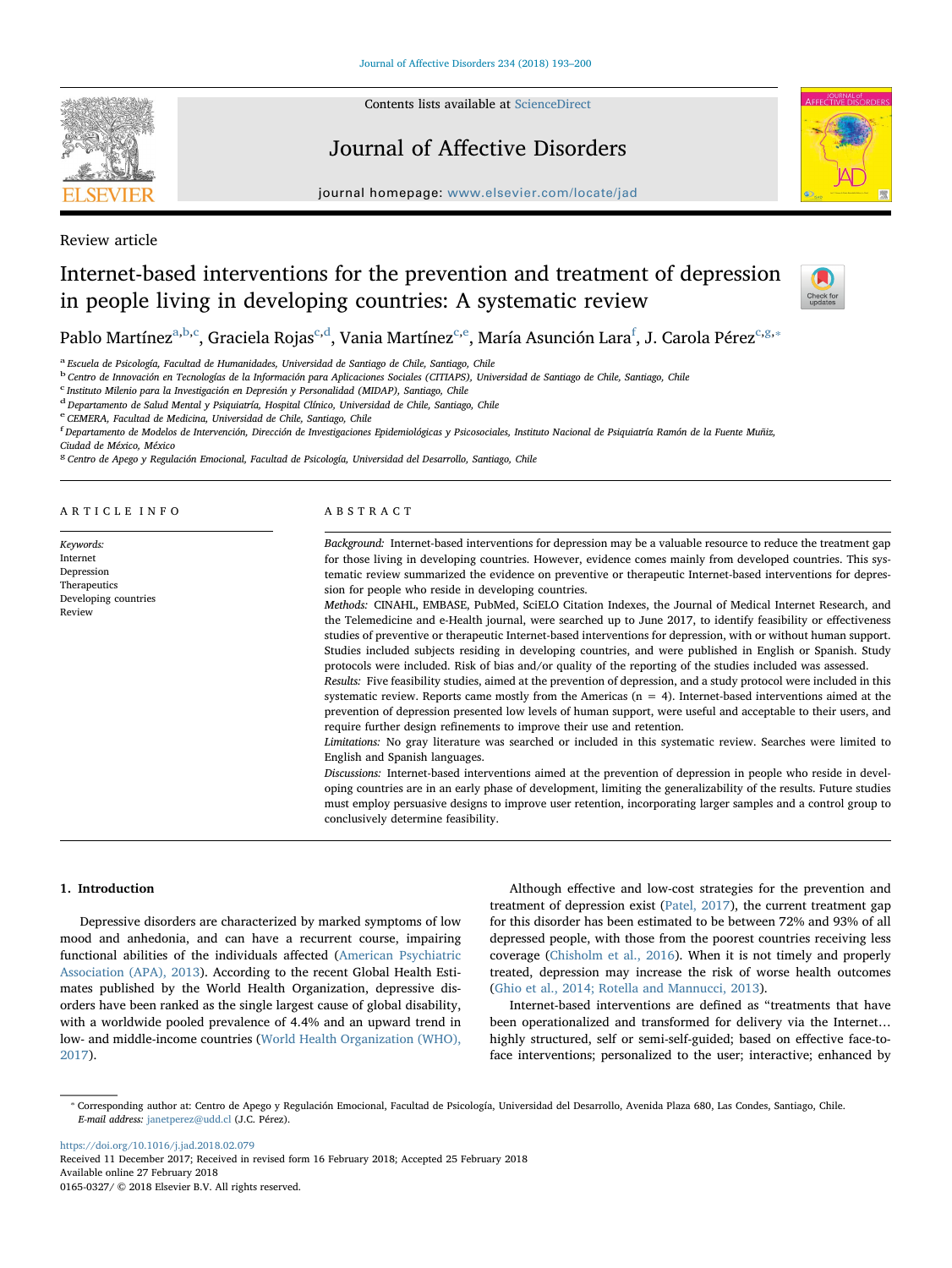graphics, animations, audio, and possibly video; and tailored to provide follow-up and feedback" ([Ritterband and Thorndike, 2006\)](#page-7-3). There is evidence that has proven their feasibility and effectiveness in the prevention and treatment of depression ([Andersson and Cuijpers, 2010;](#page-6-2) [Richardson and Richardson, 2012\)](#page-6-2).

These programs are usually based on cognitive-behavioral principles, with guided programs providing more positive results than unguided ones thus becoming a promising alternative or complement to face-to-face interventions by helping to reduce the treatment gap ([Anderson and Cuijpers, 2010](#page-6-2); [Anderson et al., 2013;](#page-6-3) [Richardson and](#page-7-4) [Richardson, 2012;](#page-7-4) [Schröder et al., 2016](#page-7-5)). More recently, meta-analyses have showed that unguided Internet-based interventions are more effective [\(Karyotaki et al., 2017\)](#page-7-6) and are associated with a reduced risk of symptom deterioration [\(Ebert et al., 2016](#page-6-4)), compared with controls. However, methodological problems, such as a lack of blinding, selection bias, and low adherence, may hinder their internal and external validity [\(Ye et al., 2014](#page-7-7)).

Moreover, evidence comes mainly from people living in developed countries [\(Schröder et al., 2016\)](#page-7-5), whereas it may be a valuable resource to reduce the treatment gap for those living in less developed countries, thus ameliorating social health inequalities between regions ([Latulippe](#page-7-8) [et al., 2017](#page-7-8)), there is little knowledge about purposely developed internet based interventions for depression in such countries. The objective of this systematic review was to summarize the evidence regarding internet-based interventions for the prevention or treatment of depression in people living in developing countries.

#### 2. Methods

The Preferred Reporting Items for Systematic Review and Meta-Analysis (PRISMA) statement was used for the reporting of this systematic review [\(Moher et al., 2009](#page-7-9)).

## 2.1. Study eligibility criteria

To facilitate the development of the eligibility criteria, the PICOS (Participants, Interventions, Comparators, Outcomes, Study design) approach [\(Liberati et al., 2009\)](#page-7-10) was applied as follows:

- 1. Participants: subjects from developing countries, according to the classification published in the 2017 World Economic Situation and Prospects of the United Nations [\(UN, 2017](#page-7-11); see Appendix), without restriction of age, sex, race/ethnicity, or recruitment source. These subjects may or may have not been depressed at recruitment.
- 2. Interventions: Internet-based prevention or treatment interventions, based on the definition provided by [Ritterband and Thorndike](#page-7-3) [\(2006\)](#page-7-3), with or without human support.
- 3. Comparators: any control (placebo, treatment as usual, or waiting list), another active condition, or no comparators.
- 4. Outcomes: feasibility outcomes related to the question "Can this study be conducted?" (e.g. cultural adaptation, acceptability, usability, or adherence/compliance rates), as defined by [Arain et al.](#page-6-5) [\(2010\)](#page-6-5); effectiveness outcomes (Does this work?) dealing with clinical domains (i.e. presence or absence of a depressive disorder according to a diagnostic interview), cost or health resources, or patient-reported outcomes (e.g. depressive symptoms or health-related quality of life) [\(Velentgas et al., 2013\)](#page-7-12).
- 5. Study design: Randomized or non-randomized study designs as defined by the Cochrane Collaboration ([Higgins and Green, 2011](#page-7-13)). Systematic reviews and meta-analyses were sought for relevant studies and prospective study protocols were included in the case of randomized controlled trials.

## 2.2. Report eligibility criteria

Reports in English or Spanish, published in the databases and/or

journals listed below, from inception until June 2017 were considered for inclusion.

## 2.3. Information sources and search strategies

The reports were identified by searching the Cumulative Index to Nursing and Allied Health Literature (CINAHL), the ExcerptaMedicadataBASE (EMBASE), the PubMed, and the Scientific Electronic Library Online (SciELO) Citation Index databases, the Journal of Medical Internet Research, and the Telemedicine and e-Health journal. The searches were complemented by scanning the reference lists of the articles included and by consultation with Latin American experts in the field. The search strategies used are detailed in the Appendix.

#### 2.4. Study selection and data collection process

All the records retrieved through the searches were imported into EndNote Web and duplicates were removed. Processes of screening, eligibility determination, and inclusion in this systematic review followed the same procedure: each of the articles was assessed by two reviewers independently and in duplicate, and discrepancies solved by consensus and/or with the assistance of a third party. A data extraction sheet was developed based on the template recommended in the Cochrane Handbook for Systematic Reviews of Interventions ([Higgins](#page-7-13) [and Green, 2011\)](#page-7-13). The same procedure described above was applied to data collection.

### 2.5. Data items

The following information was extracted from the studies included: (1) First author, year of publication, and country of origin; (2) Participants' recruitment sources, inclusion/exclusion criteria for participants (i.e. age, sex, Internet proficiency, depressive status, any clinically relevant information), developing countries of provenance; (3) name of the interventions, objective (prevention or treatment), guiding principles or theories, duration, frequency, and number of modules, number of subjects assigned, criteria for assignment in the case of non-randomized studies, presence and type of additional support; (4) type of comparators (placebo, treatment as usual, waiting list, another active condition, or none), delivery medium (face-to-face, Webor Internet-based), and the same specifications as for interventions; (5) type of outcome (feasibility or effectiveness), instruments, and followup periods; (6) type of study design; (7) main results regarding the feasibility and/or effectiveness of the intervention.

#### 2.6. Risk of bias/quality of individual studies

In the case of studies evaluating current or potential effectiveness, bias risk was assessed based on the Cochrane risk of bias tool ([Higgins](#page-7-13) [and Green, 2011\)](#page-7-13). Complementarily, the quality of the reporting of feasibility studies that were non-randomized design was judged based upon selected, applicable, and adaptable items of the "CONSORT 2010 statement: extension to randomized pilot and feasibility trials" ([Eldridge et al., 2016\)](#page-6-6), with inputs from the CONSORT-EHEALTH statement ([Eisenbach & CONSORT-EHEALTH Group, 2011\)](#page-7-14). No risk of bias assessment was conducted for protocol studies. First author (PM) assessed the risk of bias/quality of the reporting of individual studies, with due supervision by third parties (Corresponding author (CP), third coauthor (ML)).

#### 2.7. Analysis

Study-level data were reported via structured narrative synthesis, which included main characteristics and risk of bias/quality assessment of the studies included. Simple summary data were presented for each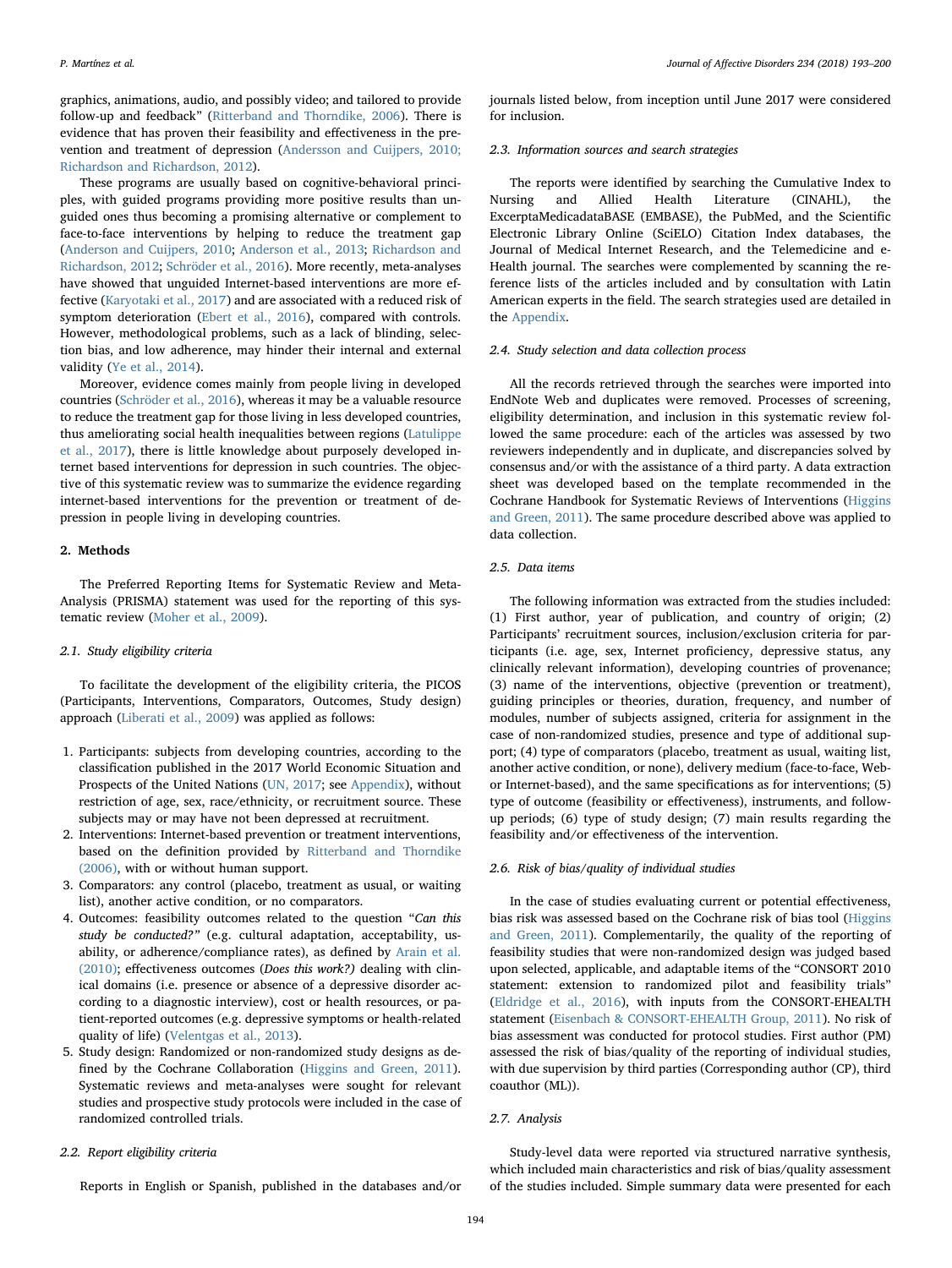<span id="page-2-0"></span>

Fig. 1. PRISMA Flow Diagram.

intervention group and for all results (e.g. effect estimates with their confidence intervals). To simplify the interpretation of the results, comparative tables were used. As great variability between studies was expected, and was indeed detected in this review, a meta-analysis was not performed.

#### 3. Results

#### 3.1. Selection process

As shown in [Fig. 1,](#page-2-0) the study selection process led to the inclusion of 6 articles in this systematic review [\(Arjadi et al., 2016; Barrera et al.,](#page-6-7) [2015; Espinosa et al., 2016; Lara et al., 2014; Patel et al., 2016; Tiburcio](#page-6-7) [et al., 2016](#page-6-7)).

#### 3.2. Characteristics of the studies included

There were no studies assessing effectiveness. There were five feasibility studies ([Barrera et al., 2015; Espinosa et al., 2016; Lara et al.,](#page-6-8) [2014; Patel et al., 2016; Tiburcio et al., 2016\)](#page-6-8), one of which reported on the preliminary effectiveness of an Internet-based intervention [\(Barrera](#page-6-8) [et al., 2015\)](#page-6-8). Additionally, there was a single study protocol ([Arjadi](#page-6-7) [et al., 2016](#page-6-7)). The characteristics of the studies included are displayed in [Table 1](#page-3-0).

Reports came from the Americas ( $n = 4$ ) and East and South East Asia ( $n = 2$ ), with a large percentage of participants living in Latin American countries, specifically Chile and Mexico [\(Barrera et al., 2015;](#page-6-8) [Espinosa et al., 2016; Lara et al., 2014; Tiburcio et al., 2016\)](#page-6-8).

The majority of the studies ( $n = 5$ ) were aimed at the prevention of depression: a single study targeted the general population [\(Lara et al.,](#page-7-15) [2014\)](#page-7-15), two studies were directed to population subgroups with higherthan-average risk of depression (pregnant women in [Barrera et al.,](#page-6-8) [2015;](#page-6-8) adolescents in [Patel et al., 2016](#page-7-16)), and other two studies tested indicated preventive interventions [\(Espinosa et al., 2016; Tiburcio](#page-6-9) [et al., 2016\)](#page-6-9). Arjadi et al.'[s study \(2016\)](#page-6-7) was the only study designed for treatment purposes.

No study recruited children, adolescents, or older adults specifically, though the CATH-IT intervention targeted adolescent population [\(Patel](#page-7-16) [et al., 2016\)](#page-7-16). The study by [Barrera et al. \(2015\)](#page-6-8) included pregnant women only. Internet access [\(Espinosa et al., 2016\)](#page-6-9) and/or proficiency ([Arjadi et al., 2016; Tiburcio et al., 2016](#page-6-7)) was specified among the inclusion criteria in three out of four clinical sample-based studies. Common exclusion criteria were severe psychiatric disorders and/or presence of suicidality ([Arjadi et al., 2016; Espinosa et al., 2016; Patel](#page-6-7)

[et al., 2016\)](#page-6-7). Further information on the recruitment focus of each study is provided in the Appendix, as a supplementary table.

Studies adapted existing face-to-face or Internet-based interventions from developed countries, with the exception of Lara et al.'s study (2014), which automatized a Mexican face-to-face intervention. Psychoeducation and cognitive behavioral principles were common to all the interventions, shaping the contents of sequentially delivered Web-based modules [\(Arjadi et al., 2016; Barrera et al., 2015; Lara et al.,](#page-6-7) [2014; Patel et al., 2016; Tiburcio et al., 2016](#page-6-7)), with the addition of automated symptom assessment systems [\(Arjadi et al., 2016; Espinosa](#page-6-7) [et al., 2016; Lara et al., 2014; Tiburcio et al., 2016\)](#page-6-7). Details of the interventions are included in [Table 2.](#page-4-0)

In the study by [Barrera et al. \(2015\),](#page-6-8) a fully automated Internetbased intervention without human support was provided. In the rest of the studies, the type of additional support varied: face-to-face contacts at follow-up to encourage treatment adherence were part of Patel et al.'s intervention (2016); sporadic contacts through forums or chat, mainly dealing with technical issues in using the Web-based interface, were maintained in the case of [Lara et al. \(2014\)](#page-7-15); in [Arjadi et al. \(2016\)](#page-6-7) and [Tiburcio et al. \(2016\)](#page-7-17) studies, a more active approach was employed, with counselors monitoring patients' activities and providing supportive feedback throughout the intervention; lastly, patients in the study by [Espinosa et al. \(2016\)](#page-6-9) had the possibility to book an online appointment with a psychologist via Internet chat.

Only the Internet-based interventions described in [Arjadi et al.](#page-6-7) [\(2016\)](#page-6-7) and [Espinosa et al. \(2016\)](#page-6-9) provided (or were intended to provide) additional referral services or an action plan –involving the research team– in case of an emergency or a crisis experienced by a patient, i. e. suicidal ideation.

#### 3.3. Main results of the studies included

Regarding study results, four of them referred to the adaptation of Internet-based interventions [\(Espinosa et al., 2016; Lara et al., 2014;](#page-6-9) [Patel et al., 2016; Tiburcio et al., 2016](#page-6-9)), which are summarized in [Table 3.](#page-5-0) Additionally, [Barrera et al. \(2015\)](#page-6-8), [Espinosa et al. \(2016\)](#page-6-9), and [Lara et al. \(2014\),](#page-7-15) provided data on the acceptability or usefulness of Internet-based interventions, noting that an important proportion (> 80%) of those deemed as active users or completers were satisfied or found these interventions useful/beneficial. Complementarily, a study identified that being female (adjusted Odds Ratio [aOR] = 1.65, 95% Confidence Interval  $\text{[CI]} = 1.02, 2.66$ ), homemaker (aOR = 2.22, 95% CI = 1.20, 4.55) and employed (aOR = 1.67, 95% CI = 1.13, 2.15) predicted a higher likelihood of accessing at least 3 of 7 modules ([Lara et al., 2014\)](#page-7-15). Finally, the study by [Barrera et al. \(2015\),](#page-6-8) which carried out a complete case analysis − 13.0% of enrolled participantsfound that intervention participants exhibited a lower risk of postpartum depression ( $b = -.514$ ,  $\chi^2(1) = 3.453$ ,  $p = .061$ ; Hazard Ratio  $[HR] = .598, 95\% CI = .339, 1.022$  and that women with higher (vs. low) prenatal depression benefited more from the intervention ( $b =$  $-0.605$ ,  $\chi^2(1) = 5.201$ ,  $p = 0.023$ ; HR =  $0.546$ ,  $95\%$  CI =  $0.324$ ,  $0.936$ .

## 3.4. Risk of bias/quality of individual studies

Full assessment of risk of bias in studies evaluating the potential effectiveness of this kind of interventions was possible for only one study, whose aim was to measure this aspect, in which incomplete outcome data and selective reporting were a major concern [\(Barrera](#page-6-8) [et al., 2015\)](#page-6-8) resulting from non-usage and dropout attrition, leading to the exclusion of a pre-specified outcome.

The quality of reporting assessment in feasibility studies is summarized in [Table 4.](#page-5-1) Even though most studies met the criteria established, it must be pointed out that only one of them included some degree of user digital literacy among its inclusion criteria ([Tiburcio](#page-7-17) [et al., 2016](#page-7-17)). However, this study does not clearly show whether the number of participants assessed for eligibility is the same as the number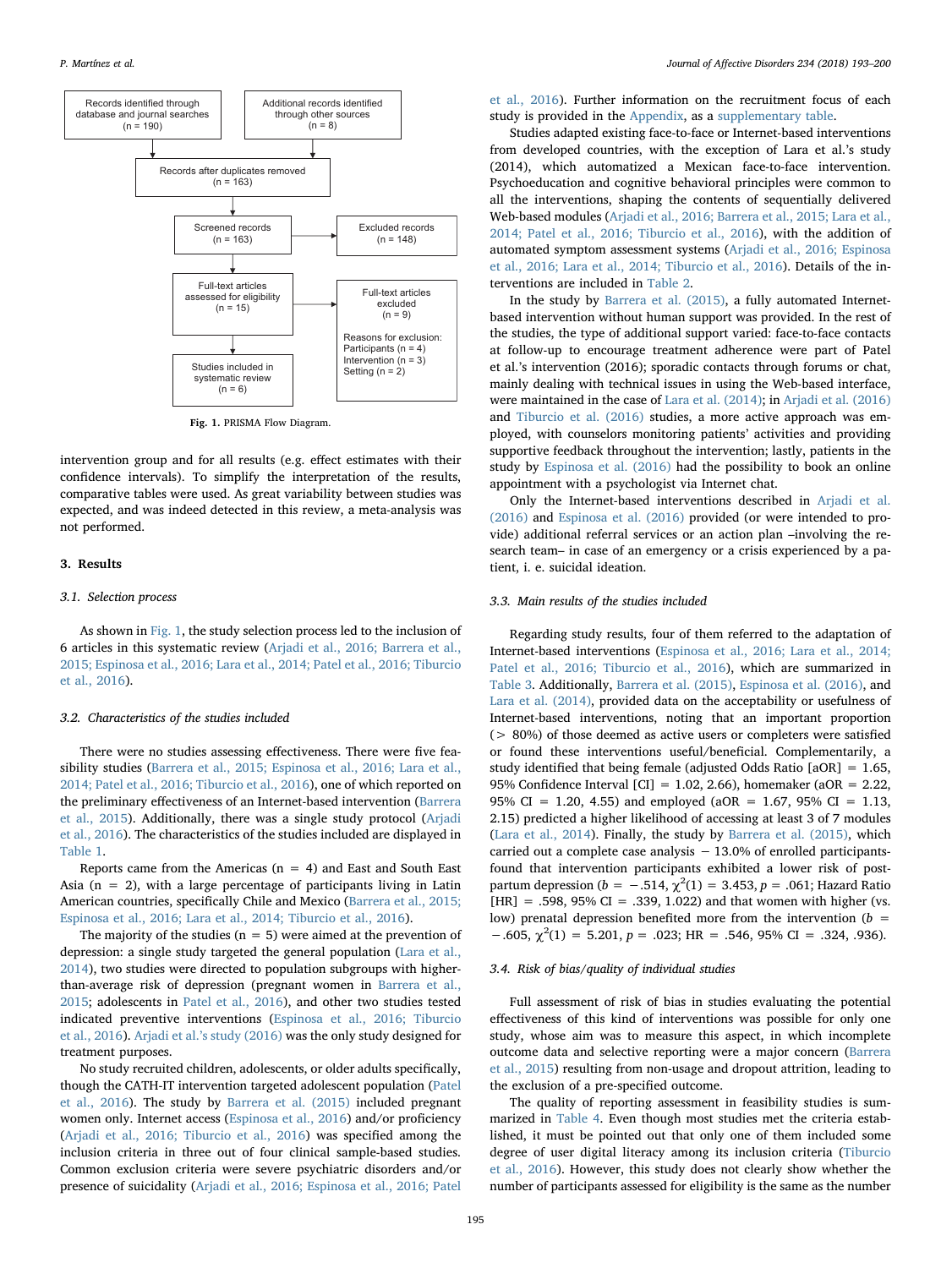#### <span id="page-3-0"></span>Table 1

Characteristics of studies on Internet-based interventions for the prevention or treatment of depression in people living in developing countries.

| Effectiveness studies                           |                 |                                |                        |                         |                                   |                                                   |                                                       |                  |
|-------------------------------------------------|-----------------|--------------------------------|------------------------|-------------------------|-----------------------------------|---------------------------------------------------|-------------------------------------------------------|------------------|
| Author, year<br>$\text{(country)}^a$            | N <sup>b</sup>  | Setting                        | Intervention           | <b>Intervention Aim</b> | Depressive<br>status <sup>c</sup> | Comparator                                        | Outcomes                                              | Study design     |
| Arjadi, 2016 (ID)                               | 312             | Community and/<br>or clinical  | $GAF-ID (N =$<br>156)  | Treatment               | $PHO-9 \geq 10$                   | e-brochure on depression<br>$(N = 156)$           | $PHO-9d$                                              | RCT <sup>e</sup> |
| Barrera, 2015<br>(US)                           | 852             | Internet<br>(Worldwide)        | $e$ -MB $(N =$<br>435) | Selective<br>prevention | Not MDE (DSM-<br>IV)              | e-brochure on PPD $(N =$<br>417)                  | EPDS <sup>t</sup>                                     | Pilot RCT        |
| Feasibility studies                             |                 |                                |                        |                         |                                   |                                                   |                                                       |                  |
| Author, year<br>$\left(\text{Country}\right)^a$ | N <sup>b</sup>  | Setting                        | Intervention           | <b>Intervention Aim</b> | Depressive<br>status <sup>c</sup> | Study Aims                                        | Outcomes                                              | Study design     |
| Espinosa, 2016<br>CL)                           | 35              | Private outpatient<br>clinic   | <b>ASCENSO</b>         | Indicated<br>prevention | $PHO-9 < 15$                      | Intervention<br>Acceptability & Demand            | Satisfaction Actual use                               | Case series      |
| Lara, 2014 (MX)                                 | 17,318          | Internet<br>(Worldwide)        | <b>ADEP</b>            | Universal<br>prevention | Not required                      | Intervention<br>Acceptability &<br>Implementation | <b>Actual Use Satisfaction</b><br>Degree of execution | Descriptive      |
| Patel, 2016 (CN)                                | 23 <sup>8</sup> | University                     | <b>CATCH-IT</b>        | Selective<br>prevention | PHO-9 score: 5-9                  | Adaptation of<br>Intervention                     | Cultural Adaptation                                   | Cross-sectional  |
| Tiburcio, 2016<br>(MX)                          | 29 <sup>h</sup> | Addiction<br>treatment centers | <b>PAADD</b>           | Indicated<br>prevention | Not required                      | Intervention<br>Acceptability                     | Perceived<br>appropriateness                          | Cross-sectional  |

Country abbreviations: CL: Chile; CN: China; ID: Indonesia; MX: Mexico; US, United States; GAF-ID: Guided Act and Feel – Indonesia.

Abbreviations: e-MB: Mothers and Babies Internet Course; ASCENSO: Apoyo, Seguimiento y Cuidado de Enfermedades a partir de Sistemas Operativos, in Spanish; ADEP: Ayuda para la Depresión, in Spanish; CATCH-IT: Competent Adulthood Transition with Cognitive-Behavioral, Humanistic and Interpersonal Training; PAAD: Programa de Ayuda para Abuso de Drogas y Depresión, in Spanish; e-brohure: Online informative brochure; PHQ-9: Patient Health Questionnaire-9; MDE: Major Depressive Episode; DSM-IV: Diagnostic and Statistical Manual of Mental Disorders, Fourth Edition; EPDS: Edinburgh Postpartum Depression Scale; RCT: Randomized Controlled Trial.

<span id="page-3-1"></span><sup>a</sup> First author, year of publication, and country of origin.

<span id="page-3-2"></span>**b** Enrolled participants.

<span id="page-3-4"></span><sup>d</sup> Primary outcome.

<span id="page-3-5"></span><sup>t</sup> Study protocol for a randomized controlled trial.

<span id="page-3-6"></span><sup>f</sup> Primary outcome.

<span id="page-3-7"></span><sup>8</sup> Recruited 20 medicine students and a panel of 3 expert physicians.

<span id="page-3-8"></span>h Recruited 20 patients and 9 mental health professionals treating included patients.

of individuals recruited. For their part, [Patel et al. \(2016\)](#page-7-16) do not state whether participants gave their informed consent, nor do they provide enough details about the intervention to be culturally adapted. Finally, the study carried out by [Lara et al. \(2014\)](#page-7-15) does not report the results for a previously established outcome (specifically, the results of the Center for Epidemiologic Studies Depression Scale), although the authors' reasons behind this decision are reported.

## 4. Discussion

This systematic review identified recent studies that support the feasibility of Internet-based interventions for preventing depression in developing countries. No studies have published results regarding the use of these interventions in depression treatment. Data were mainly collected in the Americas, where most participants were middle-aged adults without severe depressive symptoms and with Internet access or were proficient Internet users. All interventions were based on cognitive-behavioral principles and displayed some degree of automation, with limited human support.

The users of these interventions describe them as useful and acceptable, although the fact that these interventions required design adjustments to facilitate their use and encourage retention was an important limitation for conclusive findings regarding their feasibility. In general, the preliminary state of the feasibility tests limits the generalizability of the results, an aspect that could be remedied in future studies with more refined versions of the interventions, larger samples, and the inclusion of a control group.

The evidence collected through this systematic review is recent, with the study by [Lara et al. \(2014\)](#page-7-15) being the earliest study to describe these types of interventions in the developing world. This indicates that Internet-based programs aimed at tackling depression in developing

countries are an innovative complement for in-person mental health care services in these regions. This reality differs greatly from the long history of such interventions in the management of mental disorders in developed countries; for instance, over the last 20 years, Internet-based cognitive-behavioral therapy has established itself as an effective and cost-effective alternative in countries such as Australia, Switzerland, and the Netherlands [\(Hedman et al., 2012\)](#page-7-18).

The studies included in this systematic review were mostly conducted in developing countries of the Americas and to a lesser extent in East and Southeast Asia. It must be noted that this summary of the available evidence revealed that technological innovation can make it possible to overcome geographical barriers by facilitating remote access to mental health care services provided in other regions. For example, [Barrera et al. \(2015\)](#page-6-8) designed the Mothers and Babies Internet Course in the USA, which was implemented in order to serve a global community of pregnant women, the majority living in countries such as Chile, Spain, Argentina, Mexico, Colombia, and United States. Nevertheless, none of the studies examined were conducted in the least developed countries, nor did any studies in other regions recruit a substantial sample of participants from such nations; in addition, individuals of a lower social standing (unemployed or insufficiently schooled) were not recruited or had a lower participation rate [\(Barrera et al., 2015; Lara](#page-6-8) [et al., 2014; Patel et al., 2016](#page-6-8)).

This lack of research in socioeconomically impoverished countries or in populations of a lower social standing is noteworthy. Unsurprisingly, the production of interventions of this type is quite developed in Europe, North America, Australia, and high-income Asian countries; in contrast, such interventions display incipient growth in Latin America, China, and Southeast Asia due to the development of a recent and basic infrastructure that allows minimal service coverage and a population with lower (but growing) levels of digital literacy,

<span id="page-3-3"></span> $\text{c}$  Depressive status as inclusion criteria of participants (patients).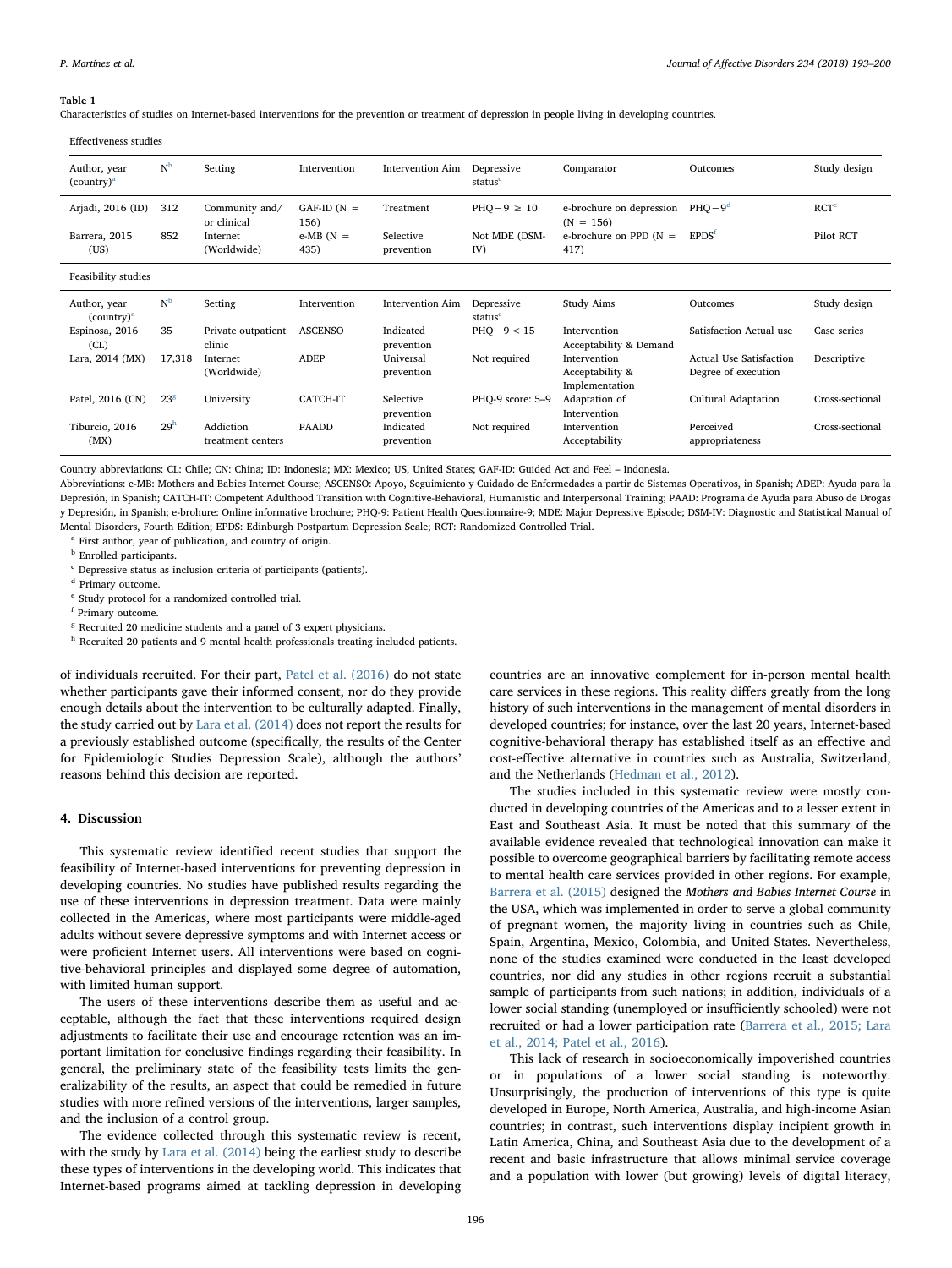<span id="page-4-0"></span>

| Table 2                   |                | Characteristics of Internet-based interventions for the prevention and treatment of depression in people living in developing countries.                                       |                                                                                                                                                                                                                                                                                                                                                           |                                                                                                                                                                                                                                                                                                                      |
|---------------------------|----------------|--------------------------------------------------------------------------------------------------------------------------------------------------------------------------------|-----------------------------------------------------------------------------------------------------------------------------------------------------------------------------------------------------------------------------------------------------------------------------------------------------------------------------------------------------------|----------------------------------------------------------------------------------------------------------------------------------------------------------------------------------------------------------------------------------------------------------------------------------------------------------------------|
| Author, year <sup>a</sup> |                | Intervention Theoretical Models                                                                                                                                                | Delivery modality                                                                                                                                                                                                                                                                                                                                         | Contents                                                                                                                                                                                                                                                                                                             |
| Arjadi, 2016              | GAF-ID         | Based on the face-to- face behavioral activation intervention<br>and on the Dutch online behavioral activation intervention                                                    | In case of suicidal thoughts and/or serious deterioration (participants<br>Provides automatized feedback of mood self- ratings measured<br>Participants receive feedback, messages and supportive phone<br>contact by a trained and supervised lay counselor.<br>8 fixed-structure modules over 8 weeks.<br>during the intervention.<br>may be contacted) | activities, realizing the impact of avoidance behaviors, and building a<br>Psycho-education about depression, monitoring mood and behavioral<br>activities, recognizing and overcoming difficulties with expanding<br>activities, expanding potential mood-independent pleasurable<br>prevention of relapse strategy |
| Barrera, 2015             | e-MB           | Adapted from a face-to-face group intervention (called Mothers<br>and Babies Course), and based on a cognitive-behavioral<br>framework                                         | 8 fully-automated sequential sessions (without additional support)                                                                                                                                                                                                                                                                                        | Contents aim at teaching women to create a healthy lifestyle for their<br>own and their babies, integrating interactive material and health<br>recommendations                                                                                                                                                       |
| 2016<br>Espinosa,         | <b>ASCENSO</b> | Based on SUMMIT, a German Internet-based program aimed at<br>d guided by<br>reducing the recurrence of depressive episodes, an-<br>cognitive-behavioral principles             | Patients interact with the program accessing web site, via monitoring<br>message is sent to mental health professionals to contact the patient<br>It provides a tailored feedback of their depressive symptomatology.<br>In case of severe impairment and/or suicidal ideation, an alarm<br>e-mail (every 2 weeks), and online counseling.                | mental health issues, emergency/crisis management, and contact via<br>Monitoring, Personalized self-care plan, online counseling delivered<br>through Internet chat, psycho-educational information, news on<br>e-mail with research team.                                                                           |
| Lara, 2014                | <b>ADEP</b>    | Adapted from a face-to-face cognitive-behavioral intervention                                                                                                                  | It includes assessments of depressive symptoms with feedback to<br>users; discussion forums and blogs, recorded relaxation exercise,<br>recorded messages, personal workbook, and quizzes<br>7 fully-automated sequential modules.                                                                                                                        | Psycho-educational modules: Depressive symptoms and risk factor for<br>depression, negative thoughts, stressor events, gender and<br>depression, social support and violence/addictions                                                                                                                              |
| Patel, 2016,              | CATCH-IT       | Based on cognitive behavioral therapy, interpersonal therapy,<br>behavioral activation and resiliency theory                                                                   | 14 modules                                                                                                                                                                                                                                                                                                                                                | No-data                                                                                                                                                                                                                                                                                                              |
| Tiburcio, 2016            | PAAD           | "ADEP" intervention, behavior modification techniques and<br>Based on "How to Stop Using Drugs?", "Drink Less" and<br>cognitive restructuring principles guided by a counselor | face meeting, monitors the activities and gives feedback to support<br>Minimal contact with a counselor, who provides an initial face-to-<br>4 sequential modules over 8 weeks.<br>the completion of the program.                                                                                                                                         | Activities aimed at promoting awareness of drug use and risks, setting<br>treatment goals, achieving/reinforcing behavioral change, and<br>preventing relapses                                                                                                                                                       |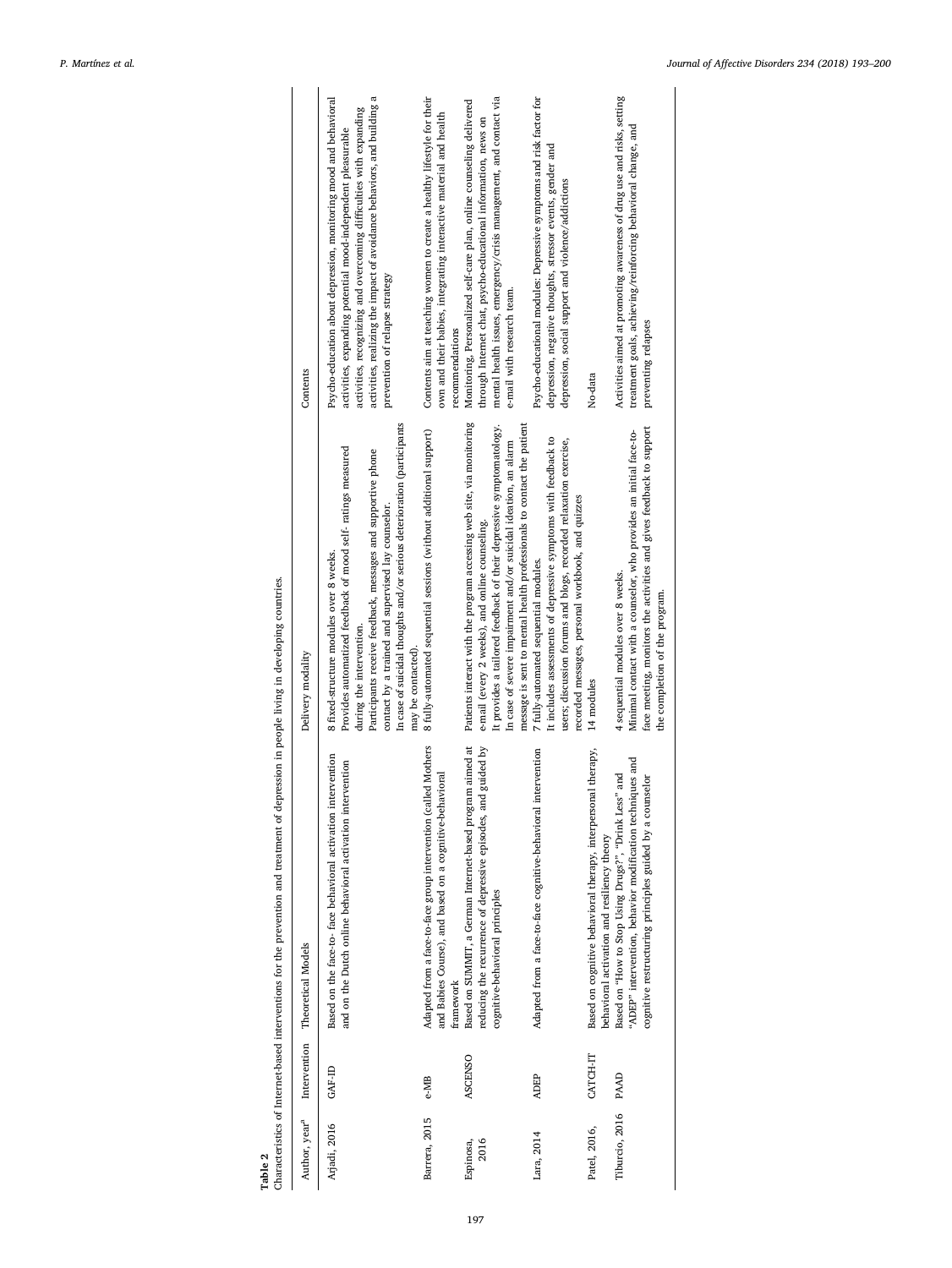#### <span id="page-5-0"></span>Table 3

|  | Synthesis of studies' results on the adaptation of Internet-based interventions for the prevention or treatment of depression in people living in developing countries. |  |  |
|--|-------------------------------------------------------------------------------------------------------------------------------------------------------------------------|--|--|
|  |                                                                                                                                                                         |  |  |

| Author, year <sup>a</sup> | Results                                                                                                                                                                                                                                                                                                                                                                                                                                                                                                                                                                                       |
|---------------------------|-----------------------------------------------------------------------------------------------------------------------------------------------------------------------------------------------------------------------------------------------------------------------------------------------------------------------------------------------------------------------------------------------------------------------------------------------------------------------------------------------------------------------------------------------------------------------------------------------|
| Espinosa, 2016            | 65.7% (N = 23) of participant were active users (AU) of ASCENSO. 70% of monitoring messages were answered; and 47.8 (N = 11) of patients answered most<br>of them (81%-100% of monitoring by person). 91.3% (21) of AU considered ASCENSO beneficial, 61% found the Website easy to use, and 87% identified the<br>monitoring as the most useful service offered. However, technical problems, predictability of the automated symptoms assessment system, and lack of spaces for<br>communication with other participants were obstacles were noted as negative aspects of the intervention. |
| Lara, 2014                | Use of ADEP dropped from module 1 to module 7 considering accessed (12.366–626) and evaluated (6.872–57) modules. Completed module activities<br>percentage dropped from 65.1 (module 1) to 33.3 (module 7). Qualitative analysis showed that an open exchange of experiences (using empathetic and positive<br>statements) occurred in the discussion forums. No potentially harmful exchanges were detected.                                                                                                                                                                                |
| Patel, 2016               | CATCH-IT was deemed as appropriate for use in Mainland China, but changes are needed. Involvement of adolescents and teachers in the adaptation process<br>was requested, sociocultural reasons would lead to the exclusion of the interpersonal therapy module, and dissemination of the intervention through schools<br>was recommended.                                                                                                                                                                                                                                                    |
| Tiburcio, 2016            | From the patients' perspective, the PAADD Website needed a more dynamic format, clearer instructions, empathetic and reflexive feedback, and the possibility<br>to modify weekly goals. Mental health professionals recommended modifications to the content and format of Website, making it more attractive and intuitive,<br>and compromising the participation of the users through the inclusion of more feedback and activities. No change to the structure of the program was<br>recommended.                                                                                          |

<span id="page-5-2"></span><sup>a</sup> First author, and year of publication.

thus being increasingly exposed to information technologies ([Huawei](#page-7-19) [Technologies Co., Ltd., 2017\)](#page-7-19). These preconditions do not appear to be met in much of Africa and the rest of Asia ([Huawei Technologies Co.,](#page-7-19) [Ltd., 2017](#page-7-19)).

This situation may introduce relevant social inequalities in people's access to technology-based mental health services. A recent summary of the literature described how the eHealth digital gap can contribute to greater inequalities in health care, particularly affecting socially disadvantaged individuals, an issue that may be exacerbated by people's lower levels of health literacy, motivation to use interventions requiring technology, and ability to use technology ([Latulippe et al., 2017](#page-7-8)). Considering that digital literacy is related to the use of these innovations in the health care field, it is surprising to note that it was measured in only one of the studies reviewed ([Tiburcio et al., 2016](#page-7-17)).

The studies included in the present review, whose results have been published, were all aimed at preventing depression at different stages of the health/disease process (universal, selective, indicated, and relapse), with highly structured interventions and limited human support. The literature shows that this type of interventions are a promising alternative for developing low-cost prevention programs in contexts where mental health care resources are scarce ([Baumeister et al., 2014](#page-6-10)). Nevertheless, it has been pointed out that guided interventions are more acceptable, have higher retention rates, and are more effective

([Ebert et al., 2017\)](#page-6-11), even though it is still necessary to determine the impact of the type, amount, and quality of human support provided ([Baumeister et al., 2014; Ebert et al., 2017\)](#page-6-10).

Developing Internet-based interventions to prevent or treat depression in child and adolescent populations can be a reasonable way of dealing with the severe scarcity of mental health care resources in midand low-income countries [\(WHO, 2009](#page-7-20)), considering that this age group is familiar with information and communication technologies. However, the present systematic review yielded no studies which included infants or adolescents, and the cultural adaptation of the single intervention targeting adolescents was performed with adult partici-pants only ([Patel et al., 2016](#page-7-16)). This suggests that it is necessary to include this age group in further research conducted in developing countries. Future studies of this type should take into account the ethical ([Harriman and Patel, 2014\)](#page-7-21) and methodological challenges ([Wozney et al., 2017](#page-7-22)) that the inclusion of this age group entails. Particularly, the requirement to obtain parental consent of participants is one of the most critical ethical issues, especially in the case of online interventions ([Harriman and Patel, 2014\)](#page-7-21).

Since prevention studies must guarantee the inclusion of participants without baseline pathologies, ensuring the exclusion of those who already meet criteria for the clinical condition being prevented, the use of standardized clinical criteria in research on the prevention of mental

#### <span id="page-5-1"></span>Table 4

Quality of the reporting of non-randomized feasibility studies on Internet-based interventions for the prevention or treatment of depression in people living in developing countries.

| Author, year <sup>a</sup>    |            |                                                                                                                                                                 | Espinosa, 2016 | Lara,<br>2014 | Patel,<br>2016 | Tiburcio, 2016 |
|------------------------------|------------|-----------------------------------------------------------------------------------------------------------------------------------------------------------------|----------------|---------------|----------------|----------------|
| <b>CRITERIA</b> <sup>D</sup> | Objectives | 1. Objectives are mainly/directly related to feasibility of the intervention                                                                                    |                |               |                |                |
|                              | Methods    | 2. Eligibility criteria for each set of participants included in the study are reported.                                                                        | Y              |               |                |                |
|                              |            | 3. Details of identification and consent of the study participants are reported.                                                                                |                |               |                |                |
|                              |            | 4. The study details the intervention to allow replication.                                                                                                     |                |               | N              |                |
|                              |            | 5. The assessments or measurements to address each study objective are completely<br>defined and prespecified                                                   | Y              | Y             | Y              | Y              |
|                              |            | 6. Any changes to prespecified assessments or measurements are reported in the study                                                                            | $\Omega$       |               | $\circ$        |                |
|                              | Results    | 7. Numbers of participants who were assessed for eligibility, received the intervention,<br>and were assessed for each objective are provided in the study.     | Y              |               | Y              | H              |
|                              |            | 8. Numbers of losses and exclusions after inclusion in the study are provided, together<br>with reasons.                                                        | Y              | U             | Y              | $\Omega$       |
|                              |            | 9. For each study objective, results are reported.                                                                                                              |                | N             |                |                |
|                              |            | 10. All the important harms or unintended consequences are reported in the study.                                                                               | Y              |               |                |                |
|                              | Discussion | 11. The interpretation of the results is consistent with the study objectives and findings,<br>balancing benefits and harms.                                    | Y              |               | v              |                |
|                              |            | 12. The implications for progression from feasibility to a future trial or feasibility study,<br>including any proposed amendments, are discussed in the study. | Y              | Y             | Y              | γ              |

 $Y =$  reported;  $N =$  not reported;  $U =$  not clearly reported;  $O =$  not applic.

<span id="page-5-3"></span>First author, and year of publication.

<span id="page-5-4"></span>**b** Adapted items from the "CONSORT 2010 statement: extension to randomized pilot and feasibility trials" ([Eldridge et al., 2016](#page-6-6)). Items are related to four article sections: objectives, methods, results, and discussion.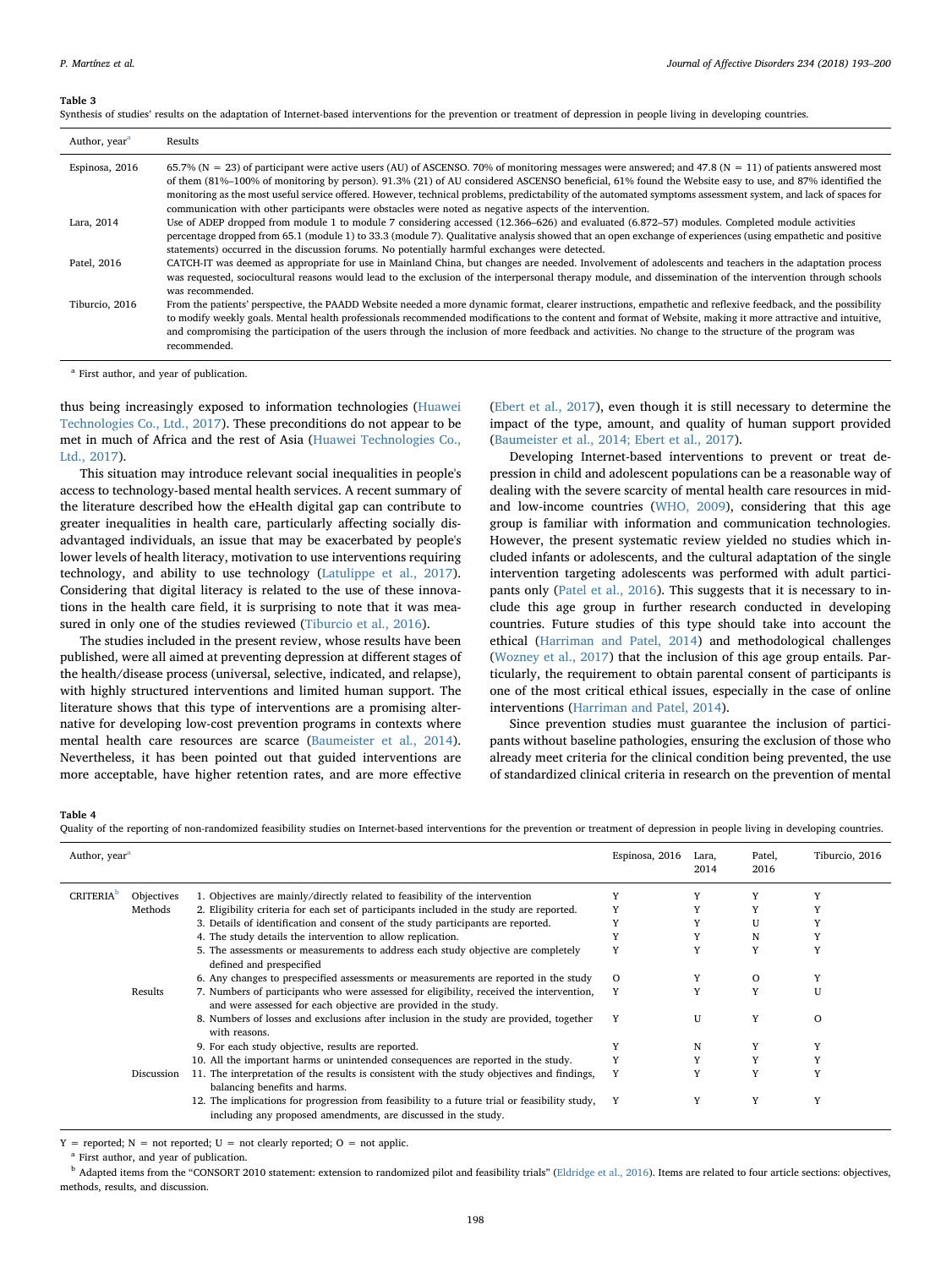disorders through Internet-based interventions is required ([Ebert et al.,](#page-6-11) [2017\)](#page-6-11). The present systematic review showed that only [Barrera et al.](#page-6-8) [\(2015\)](#page-6-8) performed such a baseline evaluation, while the rest of the studies reported the use of the PHQ-9 self-report instrument ([Espinosa](#page-6-9) [et al., 2016; Patel et al., 2016](#page-6-9)) or did not consider the baseline severity as an inclusion criterion [\(Lara et al., 2014; Tiburcio et al., 2016\)](#page-7-15). Due to the preliminary state of the feasibility studies, future research should weigh the costs and benefits of incorporating a baseline evaluation and its impact on the design and content of these interventions [\(Ebert et al.,](#page-6-11) [2017\)](#page-6-11).

For instance, catering to the mental health care needs of depressed individuals in developing countries, where mental health care services are scarce, can be problematic if specialized in-person resources are not available, thus making it impossible to refer the most severe cases requiring urgent treatment (such as those displaying suicidal ideation). One solution is to study alternative intervention models which operate according to the Blended-Concept [\(Erbe et al., 2017](#page-6-12)), which combines intensive face-to-face care with automated, technology-based, and minimally guided activities that can be used to reinforce in-person sessions. Even more so, these components can be supplemented by staggered (or stepped) care approaches, in which the degree and intensity of human support received is tailored to individual needs ([Ebert](#page-6-11) [et al., 2017](#page-6-11)).

The evidence collected through this systematic review shows that Internet-based interventions aimed at preventing depression in people who reside in developing countries are in an early phase of development. Future research must employ persuasive designs to improve user retention [\(Wozney et al., 2017](#page-7-22)), incorporating larger samples and a control group to conclusively determine feasibility and later explore potential effectiveness and implementation-related costs. In the meantime, the risk of proliferation of eHealth interventions not backed by evidence is high [\(Shen et al., 2015; Bakker et al., 2016](#page-7-23)).

The protocol of this systematic review was published before the study was performed [\(Martínez et al., 2017\)](#page-7-24); evidence selection and evaluation processes were performed independently and in duplicate, and multiple information sources were sought, including specialized journals and reference listings. These procedures ensured the transparency, scope, and quality of the systematic review performed; however, major limitations were also observed. This systematic review was limited to: 1) studying all the evidence published, including research protocols, but without conducting a gray literature search; 2) examining studies published in English or Spanish, thereby reflecting only a small part of the linguistic diversity of developing countries and possibly introducing bias towards the Americas in the study selection process.

#### Acknowledgements

The authors wish to thank their funding sources, which include: the National Comission for Scientific and Technological Research, and the Millennium Science Initiative.

#### Abbreviations

All abbreviations provided throughout the text are standard in the field of 'depression' and 'systematic reviews'.

#### Role of the funding source

This work was supported by the Program of International Cooperation of the National Commission for Scientific and Technological Research, through the project "E-mental Health for Depression: Latin-American Experiences" (Proyecto REDES 150005) of the competition to Support International Networking between Research Centres; and the Fund for Innovation and Competitiveness (FIC) of the Chilean Ministry of Economy, Development and Tourism, through the

Millennium Science Initiative, Grant No IS130005.

The funding sources had no involvement in the study design, in the collection, analysis, and interpretation of data, in the writing of the report, and in the decision to submit the article for publication.

## Institutional Board Review

This is a systematic review, Institutional Board Review was not required.

#### Limitations of this study

As noted in the final paragraph of the manuscript:

The protocol of this systematic review was published before the study was performed; evidence selection and evaluation processes were performed independently and in duplicate, and multiple information sources were sought, including specialized journals and reference listings. These procedures ensured the transparency, scope, and quality of the systematic review performed; however, major limitations were also observed. This systematic review was limited to: 1) studying all the evidence published, including research protocols, but without conducting a gray literature search; 2) examining studies published in English or Spanish, thereby reflecting only a small part of the linguistic diversity of developing countries and possibly introducing bias towards the Americas in the study selection process.

#### Appendix A. Supporting information

Supplementary data associated with this article can be found in the online version at [http://dx.doi.org/10.1016/j.jad.2018.02.079.](http://dx.doi.org//10.1016/j.jad.2018.02.079)

#### References

- <span id="page-6-0"></span>[American Psychiatric Association, 2013. Diagnostic and Statistical Manual of Mental](http://refhub.elsevier.com/S0165-0327(17)32567-3/sbref1) Disorders, fi[fth ed. Author, Washington, DC](http://refhub.elsevier.com/S0165-0327(17)32567-3/sbref1).
- <span id="page-6-3"></span>[Anderson, G., Cuijpers, P., Carlbring, P., Riper, H., Hedman, E., 2013. Guided internet](http://refhub.elsevier.com/S0165-0327(17)32567-3/sbref2)[based vs. face-to-face cognitive behavior therapy for psychiatric and somatic dis](http://refhub.elsevier.com/S0165-0327(17)32567-3/sbref2)[orders: a systematic review and meta-analysis. World Psychiatry 13, 288](http://refhub.elsevier.com/S0165-0327(17)32567-3/sbref2)–295.
- <span id="page-6-2"></span>[Andersson, G., Cuijpers, P., 2010. Internet-based and other computerized psychological](http://refhub.elsevier.com/S0165-0327(17)32567-3/sbref3) [treatments for adult depression: a meta-analysis. Cogn. Behav. Ther. 38, 196](http://refhub.elsevier.com/S0165-0327(17)32567-3/sbref3)–205.
- <span id="page-6-5"></span>[Arain, M., Campbell, M.J., Cooper, C.L., Lancaster, G.A., 2010. What is a pilot or feasi](http://refhub.elsevier.com/S0165-0327(17)32567-3/sbref4)[bility study? A review of current practice and editorial policy. BMC Med. Res.](http://refhub.elsevier.com/S0165-0327(17)32567-3/sbref4) [Methodol. 10, 67.](http://refhub.elsevier.com/S0165-0327(17)32567-3/sbref4)
- <span id="page-6-7"></span>[Arjadi, R., Nauta, M.H., Scholte, W.F., Hollon, S.D., Chowdhary, N., Suryani, A.O., et al.,](http://refhub.elsevier.com/S0165-0327(17)32567-3/sbref5) [2016. Guided Act and Feel Indonesia \(GAF-ID\)](http://refhub.elsevier.com/S0165-0327(17)32567-3/sbref5) – internet-based behavioral activation [intervention for depression in Indonesia: study protocol for a randomized controlled](http://refhub.elsevier.com/S0165-0327(17)32567-3/sbref5) [trial. Trials 17, 455](http://refhub.elsevier.com/S0165-0327(17)32567-3/sbref5).
- [Bakker, D., Kazantzis, N., Rickwood, D., Rickard, N., 2016. Mental health smartphone](http://refhub.elsevier.com/S0165-0327(17)32567-3/sbref6) [apps: review and evidence-based recommendations for future developments. JMIR](http://refhub.elsevier.com/S0165-0327(17)32567-3/sbref6) [Ment. Health 3, e7](http://refhub.elsevier.com/S0165-0327(17)32567-3/sbref6).
- <span id="page-6-8"></span>[Barrera, A.Z., Wickham, R.E., Muñoz, R.F., 2015. Online prevention of postpartum de](http://refhub.elsevier.com/S0165-0327(17)32567-3/sbref7)[pression for Spanish- and English-speaking pregnant women: a pilot randomized](http://refhub.elsevier.com/S0165-0327(17)32567-3/sbref7) [controlled trial. Internet Interv. 2, 257](http://refhub.elsevier.com/S0165-0327(17)32567-3/sbref7)–265.
- <span id="page-6-10"></span>[Baumeister, H., Reichler, L., Munzinger, M., Lin, J., 2014. The impact of guidance on](http://refhub.elsevier.com/S0165-0327(17)32567-3/sbref8) [Internet-based mental health interventions](http://refhub.elsevier.com/S0165-0327(17)32567-3/sbref8) – a systematic review. Internet Interv. 1, 205–[215](http://refhub.elsevier.com/S0165-0327(17)32567-3/sbref8).
- <span id="page-6-1"></span>[Chisholm, D., Sweeny, K., Sheehan, P., Rasmussen, B., Smit, F., Cuijpers, P., Saxena, S.,](http://refhub.elsevier.com/S0165-0327(17)32567-3/sbref9) [2016. Scaling-up treatment of depression and anxiety: a global return on investment](http://refhub.elsevier.com/S0165-0327(17)32567-3/sbref9) [analysis. Lancet Psychiatry 3, 415](http://refhub.elsevier.com/S0165-0327(17)32567-3/sbref9)–424.
- <span id="page-6-11"></span>[Ebert, D.D., Cuijpers, P., Muñoz, R.F., Baumeister, H., 2017. Prevention of mental health](http://refhub.elsevier.com/S0165-0327(17)32567-3/sbref10) [disorders using internet- and mobile-based interventions: a narrative review and](http://refhub.elsevier.com/S0165-0327(17)32567-3/sbref10) [recommendations for future research. Front. Psychiatry 8, 116.](http://refhub.elsevier.com/S0165-0327(17)32567-3/sbref10)
- <span id="page-6-4"></span>[Ebert, D.D., Donkin, L., Andersson, G., Andrews, G., Berger, T., Carlbring, P., et al., 2016.](http://refhub.elsevier.com/S0165-0327(17)32567-3/sbref11) [Does Internet-based guided-self-help for depression cause harm? And individual](http://refhub.elsevier.com/S0165-0327(17)32567-3/sbref11) [participant data meta-analysis on deterioration rates and its moderators in rando](http://refhub.elsevier.com/S0165-0327(17)32567-3/sbref11)[mized controlled trials. Psychol. Med. 46, 2679](http://refhub.elsevier.com/S0165-0327(17)32567-3/sbref11)–2693.
- <span id="page-6-6"></span>[Eldridge, S.M., Chan, C.L., Campbell, M.J., Bond, C.M., Hopewell, S., Thabane, L.,](http://refhub.elsevier.com/S0165-0327(17)32567-3/sbref12) [Lancaster, G.A., PAFS consensus group, 2016. CONSORT 2010 statement: extension](http://refhub.elsevier.com/S0165-0327(17)32567-3/sbref12) [to randomized pilot and feasibility trials. BMJ 355, i5239](http://refhub.elsevier.com/S0165-0327(17)32567-3/sbref12).
- <span id="page-6-12"></span>[Erbe, D., Eicher, H.-C., Riper, H., Ebert, D.D., 2017. Blending face-to-face and internet](http://refhub.elsevier.com/S0165-0327(17)32567-3/sbref13)[based interventions for the treatment of mental disorders in adults: systematic re](http://refhub.elsevier.com/S0165-0327(17)32567-3/sbref13)[view. J. Med. Internet Res. 19, e306](http://refhub.elsevier.com/S0165-0327(17)32567-3/sbref13).
- <span id="page-6-9"></span>[Espinosa, H.D., Carrasco, A., Moessner, M., Cáceres, C., Gloger, S., Rojas, G., et al., 2016.](http://refhub.elsevier.com/S0165-0327(17)32567-3/sbref14) Acceptability of "Ascenso"[: an online program for monitoring and supporting patients](http://refhub.elsevier.com/S0165-0327(17)32567-3/sbref14) [with depression in Chile. Telemed. J. E Health 22, 577](http://refhub.elsevier.com/S0165-0327(17)32567-3/sbref14)–583.